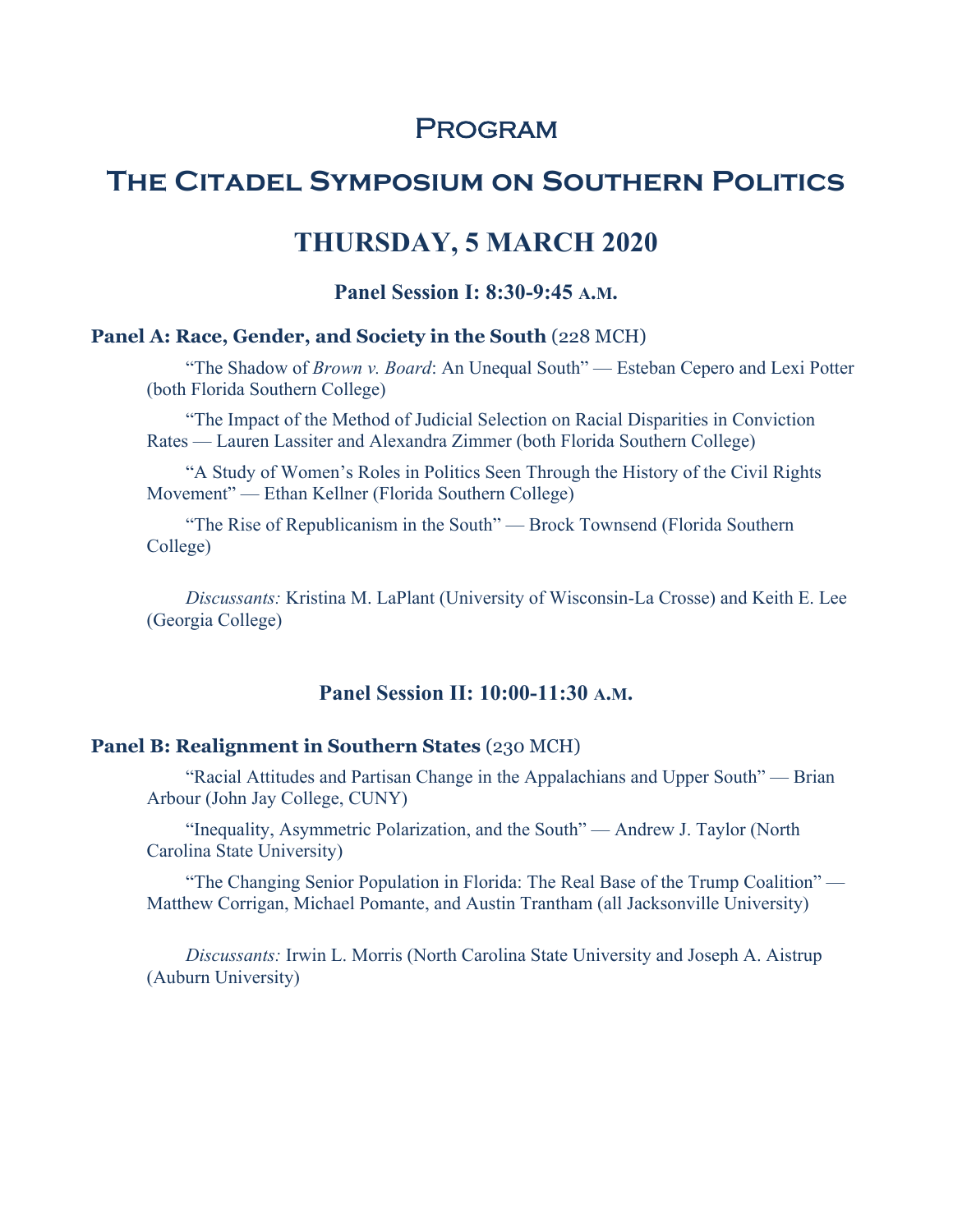#### **Panel C: The South in Congress** (228 MCH)

"More than the Grim Reaper: A Perspective on Mitch McConnell's Role in the Nullification of the Obama Presidency" — Stephanie L. Williams (University of South Florida)

"The Senate, the South, and the Voting Rights Act of 1965" — Gabriella Hesse (Florida Southern College)

"The Congressional Campaigns of Bill Nelson of Florida" — Philip A. Grant, Jr. (Pace University)

"Outlier or Harbinger?: Is Virginia's New Democratic General Assembly A Sign of Things to Come in the South or Proof That Virginia Is Not a Southern State?" — John J. McGlennon (College of William and Mary)

*Discussants:* Jordan M. Ragusa (College of Charleston) and Christopher Cooper (Western Carolina University)

## **Panel Session III: 1:15-2:45 P.M.**

### **Panel D: State Elections** (230 MCH)

"Regional Effects on Support for Election Reforms" — Aubrey Kelley, Scott Lasley, Joel F. Turner, and Jeffrey Kash (all Western Kentucky University)

"A Matter of Electoral Convenience: Early Voting in North Carolina, 2004-2018" — J. Michael Bitzer (Catawba College)

"Not at My Poll: Explaining South/Non-South Differences in Voting Access" — Martin Mayer (University of North Carolina at Pembroke), John C. Morris, Joseph A. Aistrup, Kathleen Hale, and Jan Hume (all Auburn University)

"Progressive Groups and the Recruitment of First-time Female Candidates in Georgia" — Elizabeth Ellen Gordon (Kennesaw State University)

*Discussants*: Brian Arbour (John Jay College, CUNY) and Todd G. Shields (University of Arkansas)

#### **Panel E: Contemporary Issues in Southern Politics** (228 MCH)

"Fair Fight: Near Misses in the Race for the Governorship of Florida and Georgia, 2018" — Leah Hutton Blumenfeld (Barry University)

"Explaining Gubernatorial Success in Florida, 1901-2018" — Robert Crew and Alexandra Cockerham (both Florida State University)

"Evaluating Representation in the South: the Cases of Georgia and Kentucky" — Mary Adams (Western Kentucky University)

"Privacy Rights and Southern Constitutions" — William Gillespie (Kennesaw State University)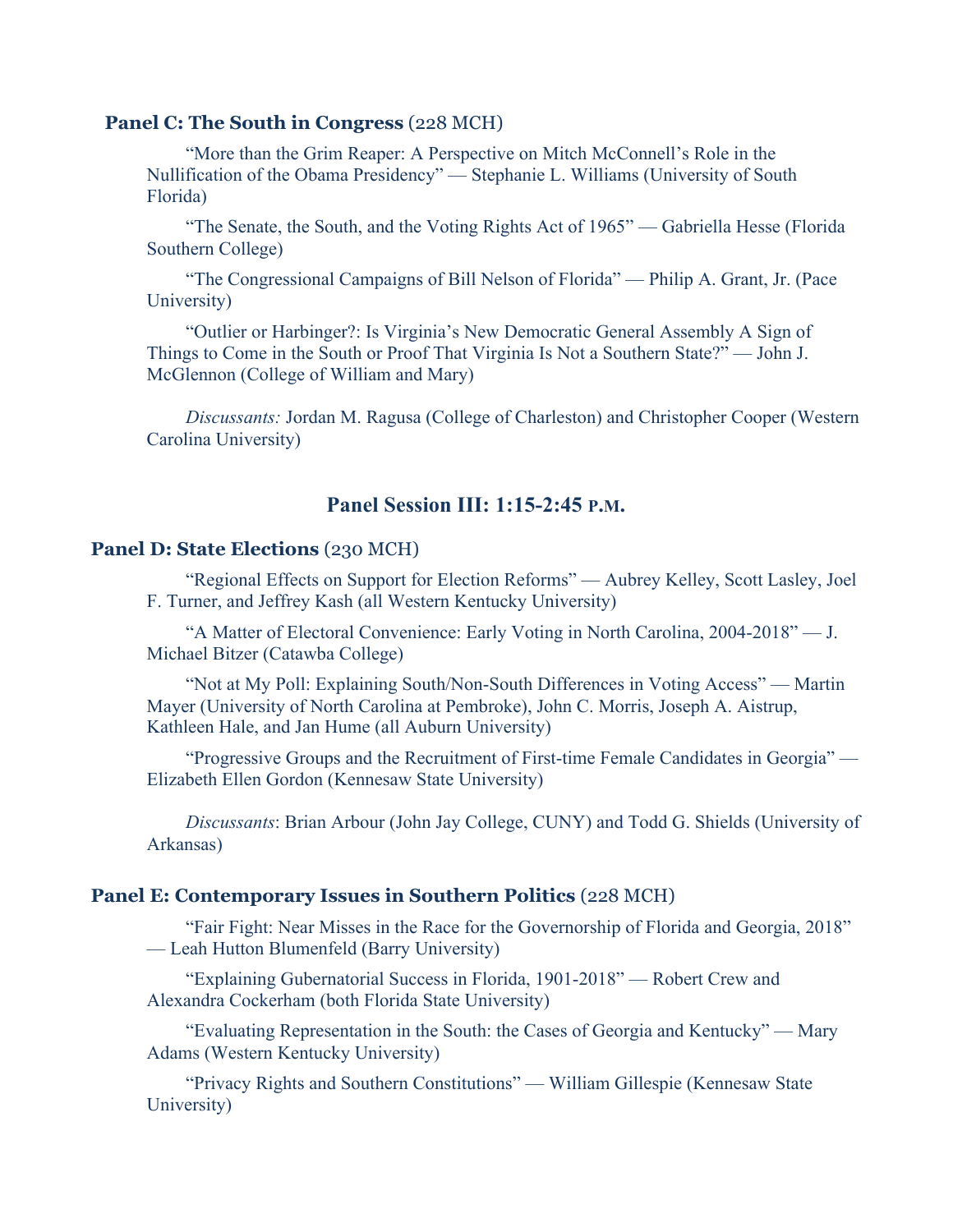#### **Thursday, Panel Session III, continued: 1:15-2:45 P.M.**

*Discussants*: H. Gibbs Knotts (College of Charleston) and Matthew Gunning (Georgia Gwinnett College)

## **Panel Session IV: 3:00-4:30 P.M.**

#### **Panel F: Southern Voting Behavior** (230 MCH)

"A Change Is Gonna Come: The Impact of the Voter Education Project" — LaRaven A. Temoney (University of Florida)

"Party and Gender in Competition for Solicitor's Office in the Modern Two-Party Era in South Carolina, 1966 to 2018" — Dan G. Ruff (Midlands Technical College)

"Public Funding for Judicial Elections: Does it Make a Difference, Especially for Diverse Candidates? A Case Study in North Carolina" — Tara S. Myers (Kennesaw State University)

"The Failure of Southern Labor Organizing During the 1930s and 1940s and Its Implications for Contemporary Politics — Michael Goldfield (Wayne State University) and Cody R. Melcher (CUNY)

*Discussants:* R. Bruce Anderson (Florida Southern College) and Donald L. Fowler (University of South Carolina)

#### **Panel G: Environmental and Criminal Issues in the South** (228 MCH)

"Environmental Consciousness in the States: A Southward View" — Kaitlynn Swanbeck and Catherine Stogner, (both Florida Southern College)

"Tough on Crime: An Analysis of Crime Reports and State Partisanship" — Nelson Hill (Florida Southern College)

"Social Complacency: An Explanation of Southern Strictness in Social Laws" — Kevin Medina (Florida Southern College)

"Spend My Dollar, Parked in a Holler: Human Capital in the South" — Morgan McDermott and Brayden Lacefield (both Florida Southern College)

*Discussants:* James T. LaPlant (Valdosta State University) and Scott Segrest (The Citadel)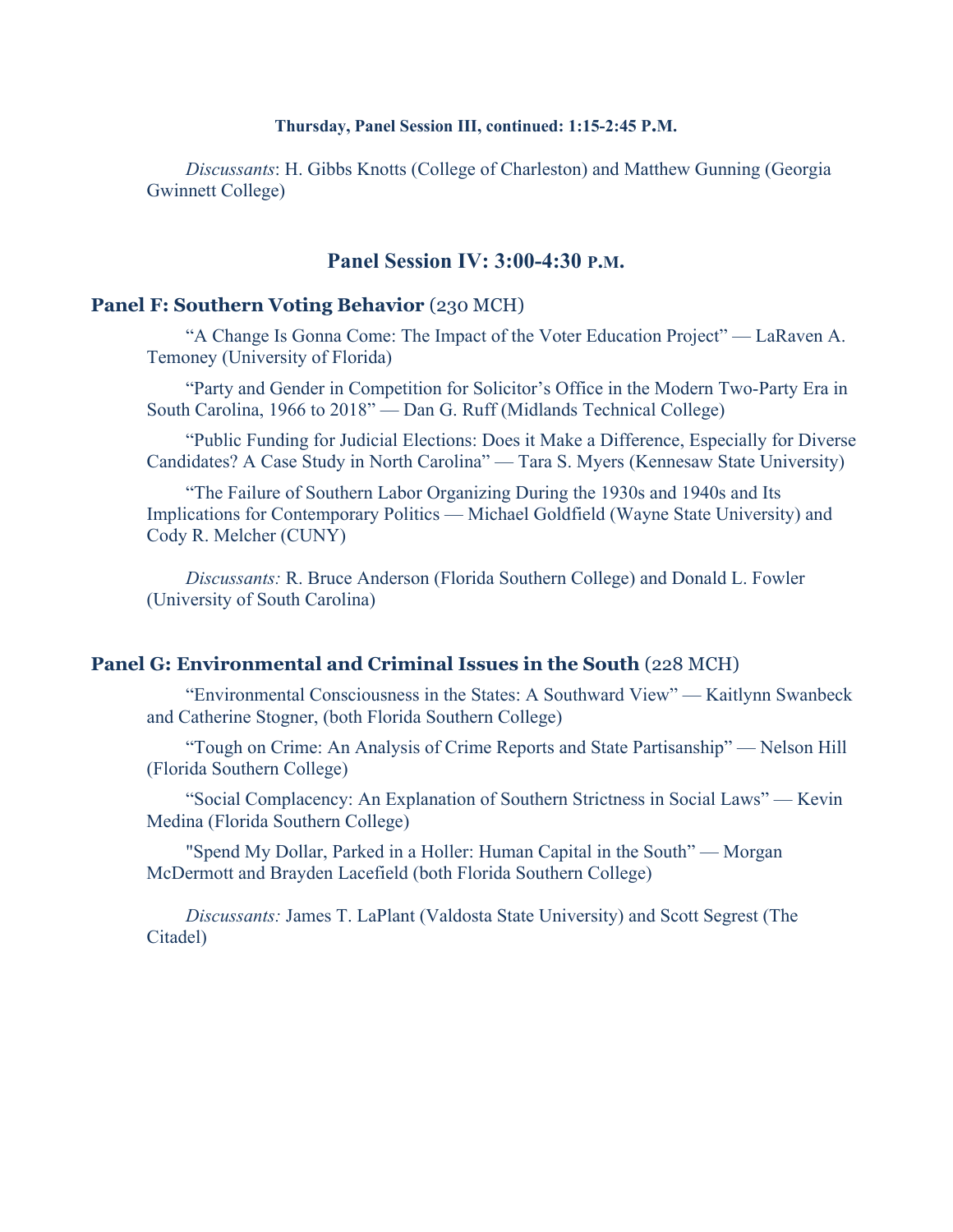# **FRIDAY, 6 MARCH 2020**

## **Panel Session V: 8:30-10:00 A.M.**

## **Panel H: Partisanship and Migration in the South** (230 MCH)

"The Delayed Republican Realignment of Rural White Southerners" — Sean F. Evans (Union University)

"Electing Wilder, Electing Fairfax: African-American Statewide Candidates and Virginia's Political Transformation" — Mark J. Rozell (George Mason University)

"Movers and Stayers and the Transformation of Southern Partisanship" — Irwin L. Morris (North Carolina State University)

"The South: Growth Versus Stagnation and Partisan Change" — Charles S. Bullock, III (University of Georgia)

*Discussants:* David Rohde (Duke University) and Seth C. McKee (Texas Tech University)

#### **Panel I: Public Policy** (228 MCH)

"Explaining State Differences in Firearm Legislation: A South/Non-South Analysis" — Robert Kenter (Old Dominion University), John C. Morris (Auburn University), and Martin Mayer (University of North Carolina at Pembroke)

"Christmas Trees, Presidents, and Mass Shootings: Explaining Gun Purchases in the South and Non-South" — Kristina M. LaPlant (University of Wisconsin-La Crosse) and James T. LaPlant (Valdosta State University)

"The Role of Identity, Region, and Race in Attitudes about Gun Regulation Policy" — Xavier Medina Vidal, Rocío A. Páez, and Todd G. Shields (all University of Arkansas)

"Disaster Politics in Deep South: The Changing Face of Vulnerability in the Aftermath of the DwH Oil Spill" —Tonya Thornton Neaves (George Mason University)

*Discussants:* John C. Morris (Auburn University) and John M. Theilmann (Converse College)

## **Panel Session VI: 10:30-11:45 A.M.**

#### **Panel J: Regionalism and Voting Behavior** (230 MCH)

"The Political Implications of Southern Regional Identification in Kentucky, Missouri, and West Virginia" — Joel F. Turner, Jeffrey Kash, Scott Lasley (all Western Kentucky University) and Scott E. Buchanan (The Citadel)